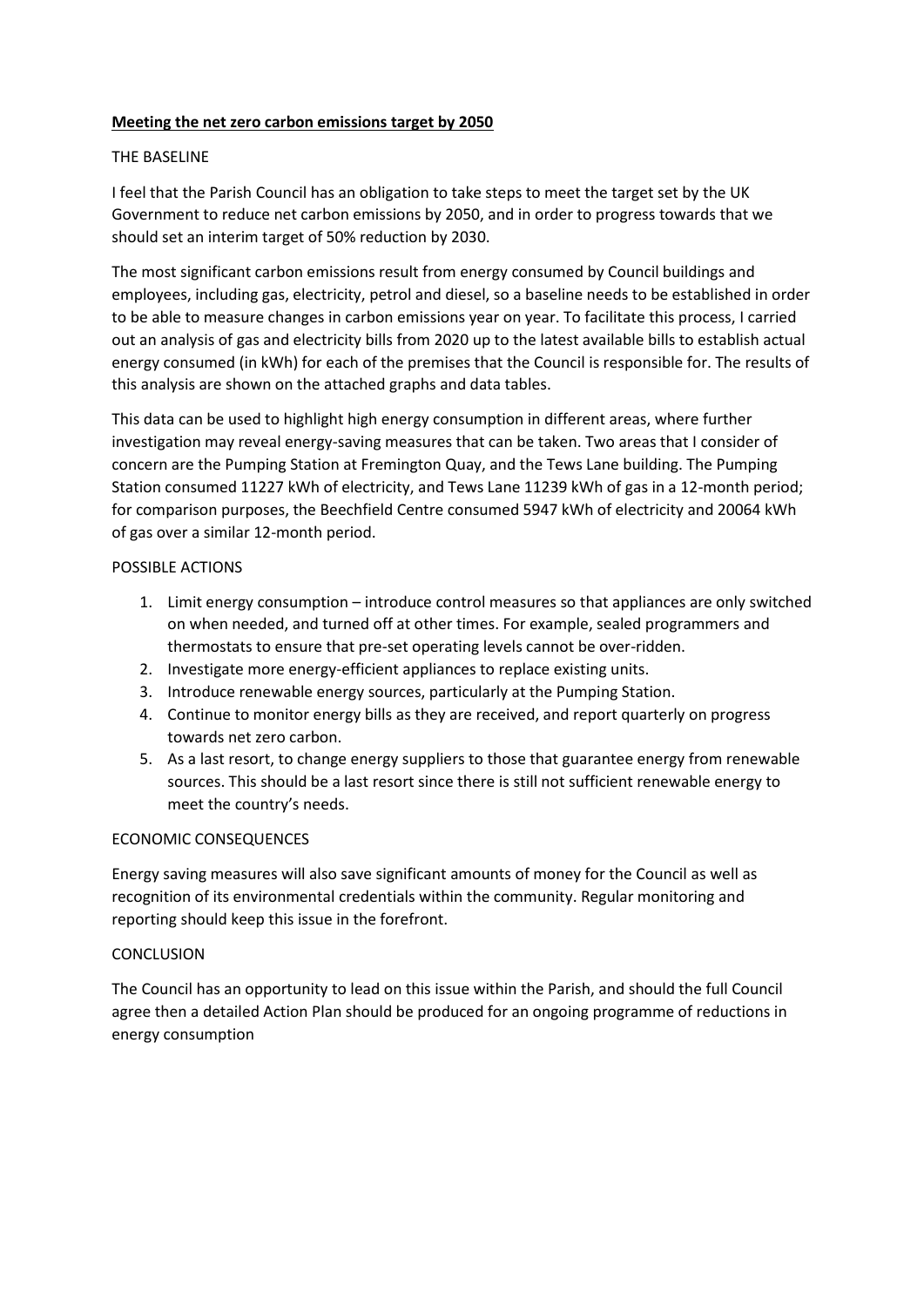### **TEWS LANE ELECTRICITY CONSUMPTION - kWh**

|           | Meter | Consumption |
|-----------|-------|-------------|
| $Oct-21$  | 14730 | 116         |
| $Sep-21$  | 14614 | 174         |
| Aug-21    | 14440 | 171         |
| $Jul-21$  | 14269 | 228         |
| Jun-21    | 14041 | 190         |
| $May-21$  | 13851 | 252         |
| Apr- $21$ | 13599 | 62          |
| $Mar-21$  | 13537 | 87          |
| $Feb-21$  | 13450 | 92          |
| $Jan-21$  | 13358 | 97          |
| Dec-20    | 13261 | 93          |
| Nov-20    | 13168 |             |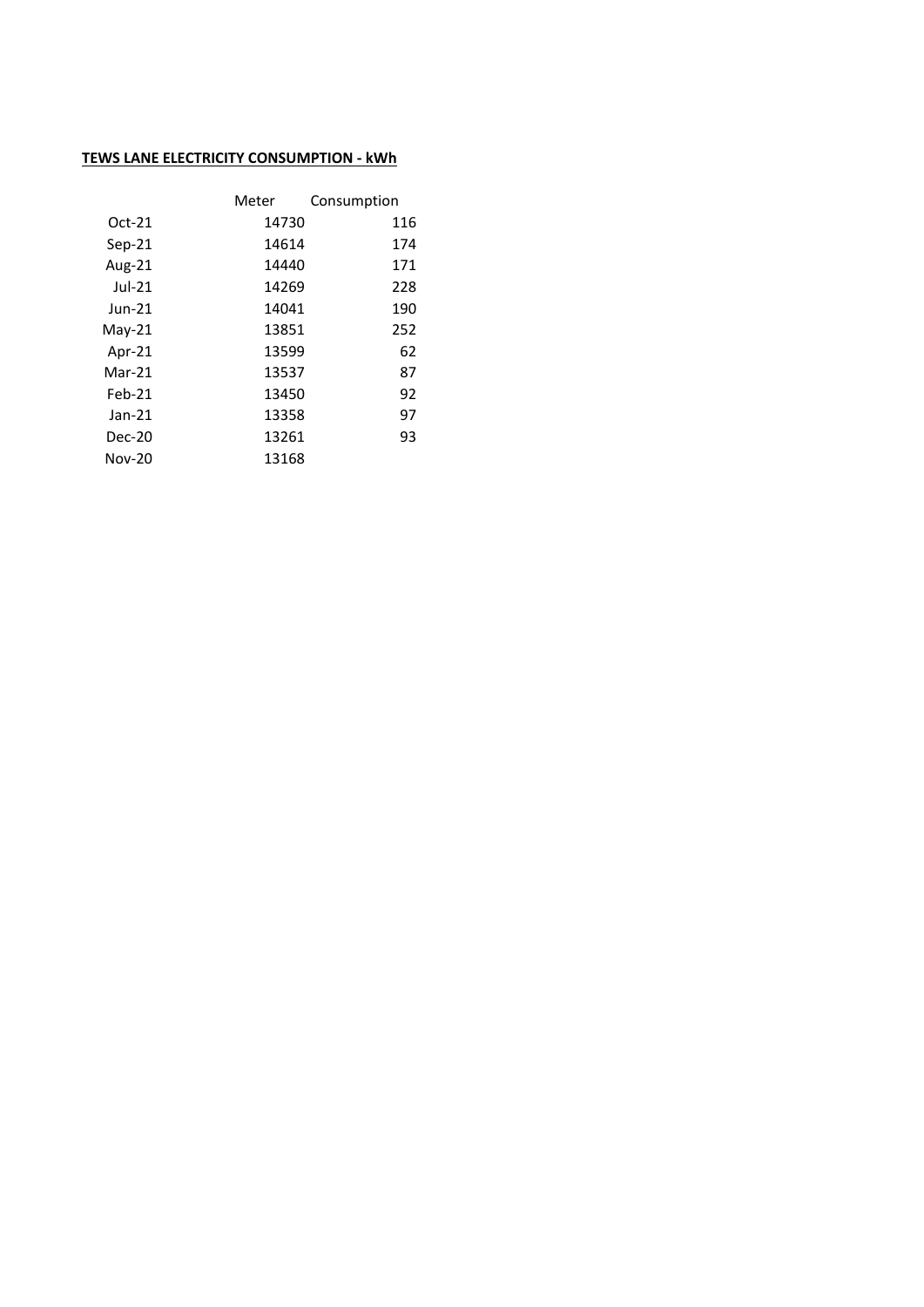## **BEECHFIELD CENTRE ELECTRICITY CONSUMPTION - kWh**

|               | Meter | Consumption |
|---------------|-------|-------------|
| $Oct-21$      | 25181 | 559         |
| $Sep-21$      | 24622 | 558         |
| Aug-21        | 24064 | 516         |
| Jul-21        | 23548 | 425         |
| Jun-21        | 23123 | 434         |
| $May-21$      | 22689 | 514         |
| Apr-21        | 22175 | 460         |
| $Mar-21$      | 21715 | 486         |
| Feb-21        | 21229 | 664         |
| Jan-21        | 20565 | 475         |
| Dec-20        | 20090 | 371         |
| <b>Nov-20</b> | 19719 | 485         |
| Oct-20        | 19234 | 395         |
| Sep-20        | 18839 | 413         |
| Aug-20        | 18426 | 346         |
| <b>Jul-20</b> | 18080 | 279         |
| <b>Jun-20</b> | 17801 | 233         |
| $May-20$      | 17568 | 199         |
| Apr-20        | 17369 | 128         |
| Mar-20        | 17241 | 76          |
| Feb-20        | 17165 | 446         |
| Jan-20        | 16719 | 502         |
| <b>Dec-19</b> | 16217 |             |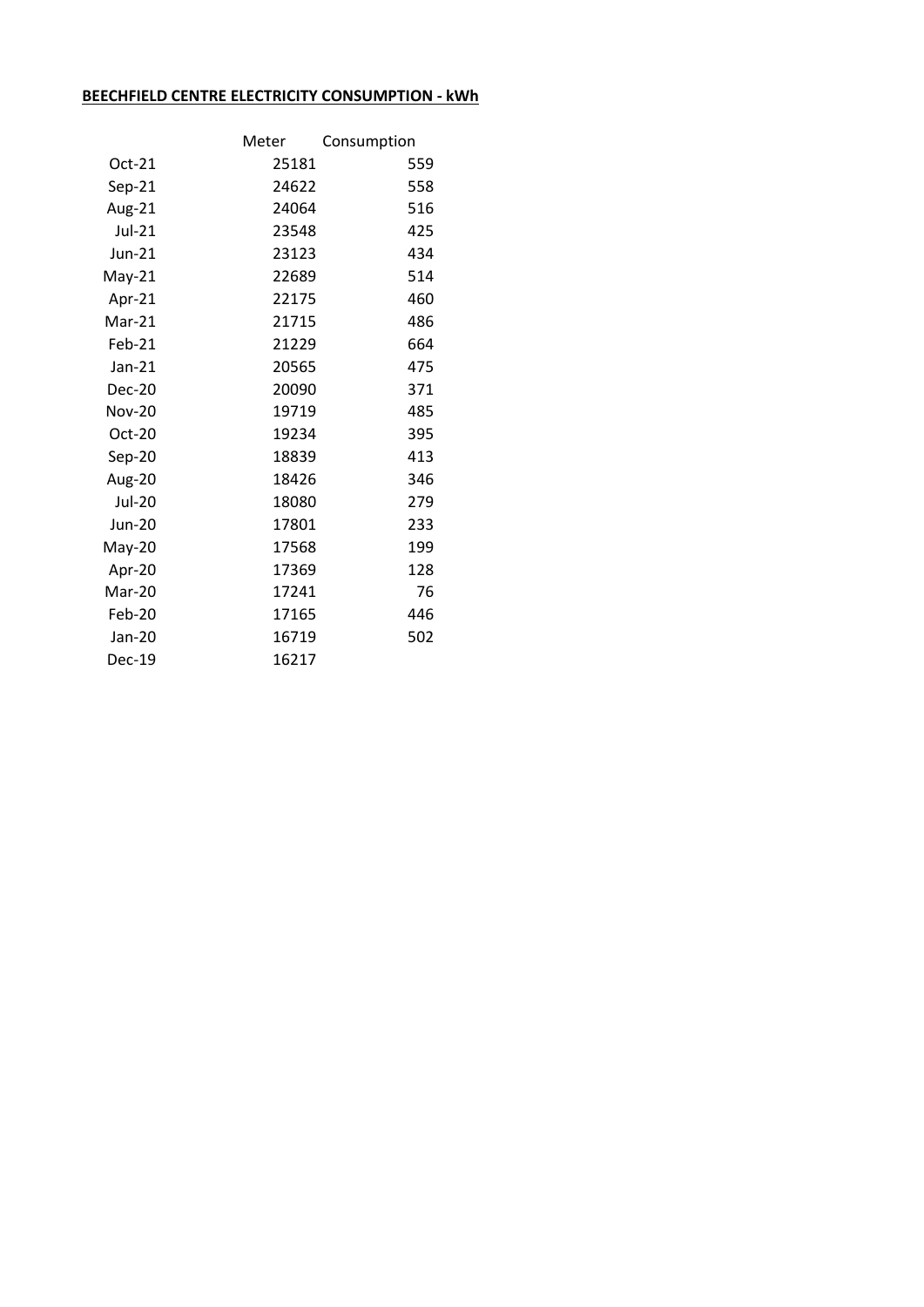# **PUMPING STATION ELECTRICITY CONSUMPTION - kWh**

|               | Meter | Consumption |
|---------------|-------|-------------|
| $Oct-21$      | 94529 | 888         |
| $Sep-21$      | 93641 | 933         |
| Aug-21        | 92708 | 937         |
| Jul-21        | 91771 | 895         |
| $Jun-21$      | 90876 | 950         |
| $May-21$      | 89926 | 1132        |
| Apr-21        | 88794 | 681         |
| $Mar-21$      | 88113 | 957         |
| Feb-21        | 87156 | 969         |
| Jan-21        | 86187 | 973         |
| Dec-20        | 85214 | 936         |
| <b>Nov-20</b> | 84278 | 976         |
| $Oct-20$      | 83302 | 951         |
| Sep-20        | 82351 | 986         |
| Aug-20        | 81365 | 995         |
| <b>Jul-20</b> | 80370 | 973         |
| <b>Jun-20</b> | 79397 | 981         |
| May-20        | 78416 | 1001        |
| Apr-20        | 77415 | 936         |
| Mar-20        | 76479 |             |
| Feb-20        |       |             |
| Jan-20        |       |             |
| Dec-19        |       |             |
|               |       |             |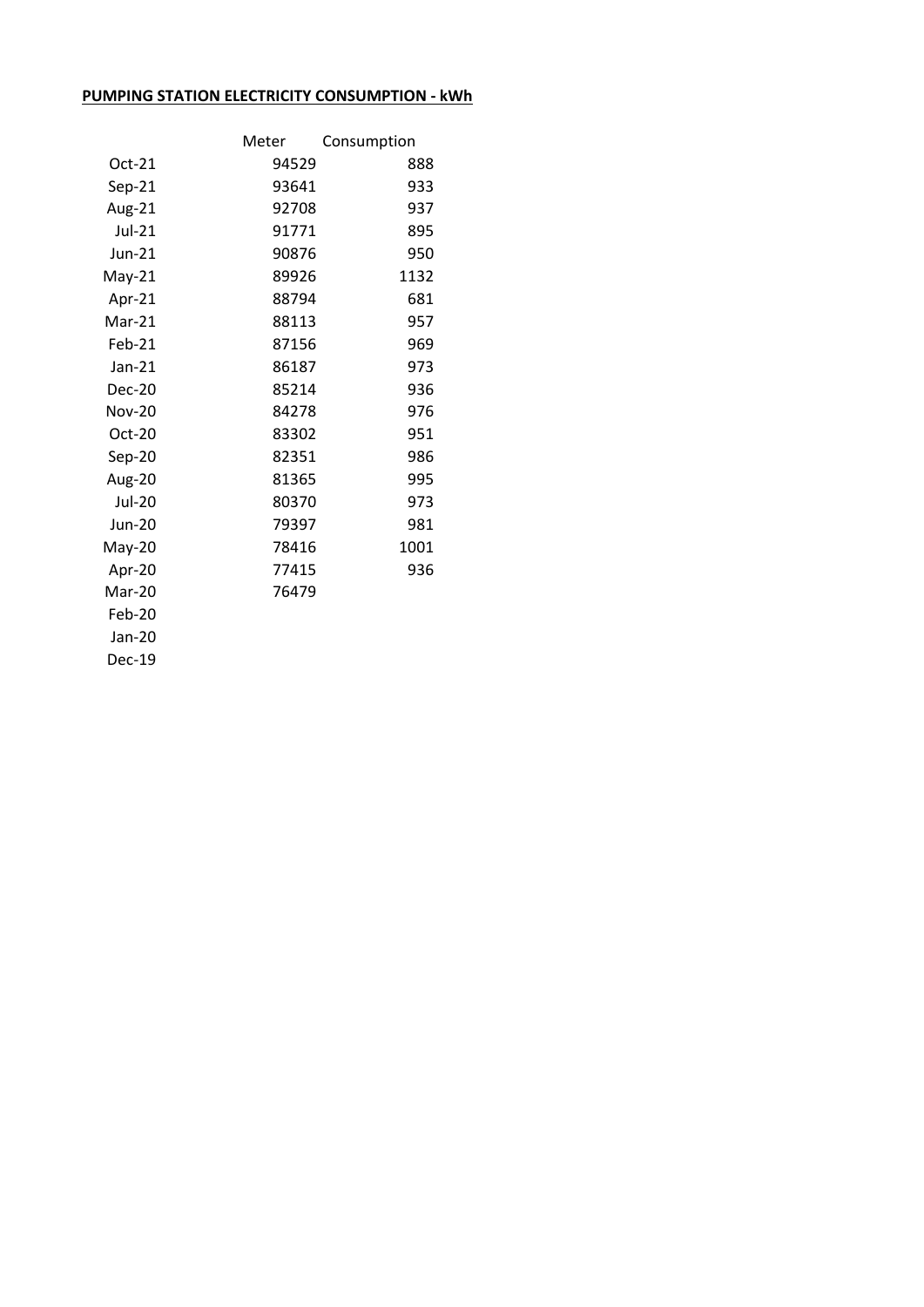## **SEAKING COMMUNITY CENTRE ELECTRICITY CONSUMPTION - kWh**

|               | Meter | Consumption |     |
|---------------|-------|-------------|-----|
| Oct-21        |       |             | 0   |
| Sep-21        |       |             | 0   |
| Aug-21        |       |             | 0   |
| Jul-21        |       |             | 0   |
| $Jun-21$      |       |             | 0   |
| $May-21$      |       |             | 0   |
| Apr-21        |       |             | 0   |
| Mar-21        |       | 5771        | 239 |
| Feb-21        |       | 5532        | 0   |
| $Jan-21$      |       |             | 0   |
| Dec-20        |       |             | 0   |
| <b>Nov-20</b> |       |             | 0   |
| Oct-20        |       |             | 0   |
| Sep-20        |       |             | 0   |
| Aug-20        |       |             | 0   |
| <b>Jul-20</b> |       |             | 0   |
| <b>Jun-20</b> |       |             | 0   |
| May-20        |       |             | 0   |
| Apr-20        |       |             | 0   |
| Mar-20        |       |             |     |
| Feb-20        |       |             |     |
| Jan-20        |       |             |     |
| Dec-19        |       |             |     |
|               |       |             |     |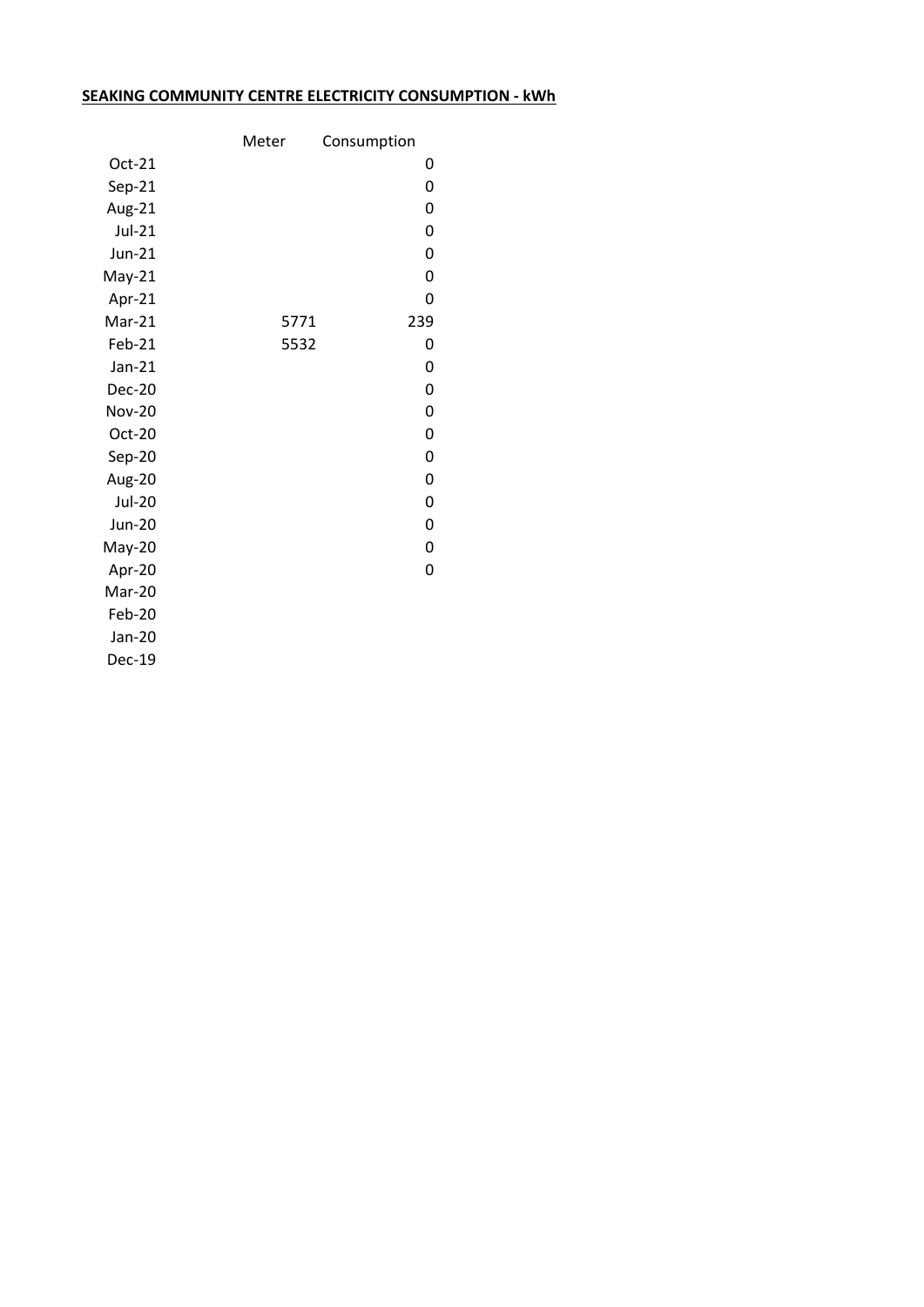## **TEWS LANE GAS CONSUMPTION - kWh**

|               | Meter | Consumption |
|---------------|-------|-------------|
| $Oct-21$      |       | 738         |
| $Sep-21$      |       | 616         |
| Aug-21        |       | 647         |
| Jul-21        |       | 607         |
| Jun-21        |       | 624         |
| $May-21$      |       | 768         |
| Apr-21        |       | 790         |
| Mar-21        |       | 975         |
| Feb-21        |       | 1396        |
| Jan-21        |       | 1593        |
| Dec-20        |       | 1483        |
| <b>Nov-20</b> |       | 1002        |
| Oct-20        |       | 1012        |
| Sep-20        |       | 614         |
| Aug-20        |       | 703         |
| <b>Jul-20</b> |       | 625         |
| Jun-20        |       | 614         |
| May-20        |       | 658         |
| Apr-20        |       | 680         |
| Mar-20        |       | 743         |
| Feb-20        |       | 943         |
| Jan-20        |       | 244         |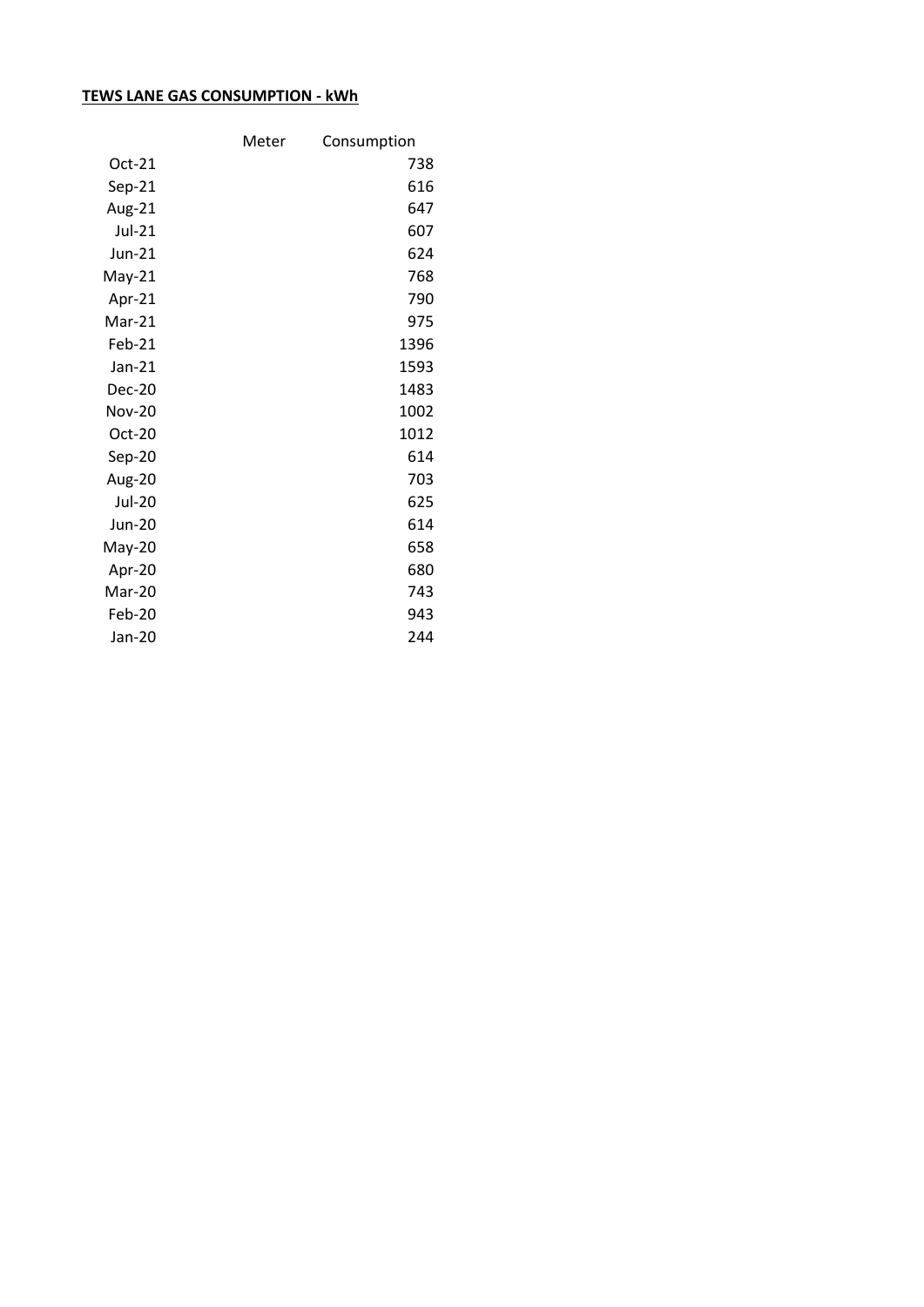# **BEECHFIELD CENTRE GAS CONSUMPTION - kWh**

|               | Meter | Consumption |
|---------------|-------|-------------|
| $Oct-21$      |       |             |
| $Sep-21$      |       | 695         |
| Aug-21        |       | 548         |
| Jul-21        |       | 562         |
| Jun-21        |       | 874         |
| $May-21$      |       | 1092        |
| Apr-21        |       | 2711        |
| Mar-21        |       | 2331        |
| Feb-21        |       | 2424        |
| Jan-21        |       | 2921        |
| Dec-20        |       | 2273        |
| <b>Nov-20</b> |       | 2134        |
| Oct-20        |       | 1499        |
| Sep-20        |       | 257         |
| Aug-20        |       | 714         |
| <b>Jul-20</b> |       | 570         |
| <b>Jun-20</b> |       | 770         |
| May-20        |       | 1025        |
| Apr-20        |       | 2014        |
| Mar-20        |       |             |
| Feb-20        |       |             |
| Jan-20        |       |             |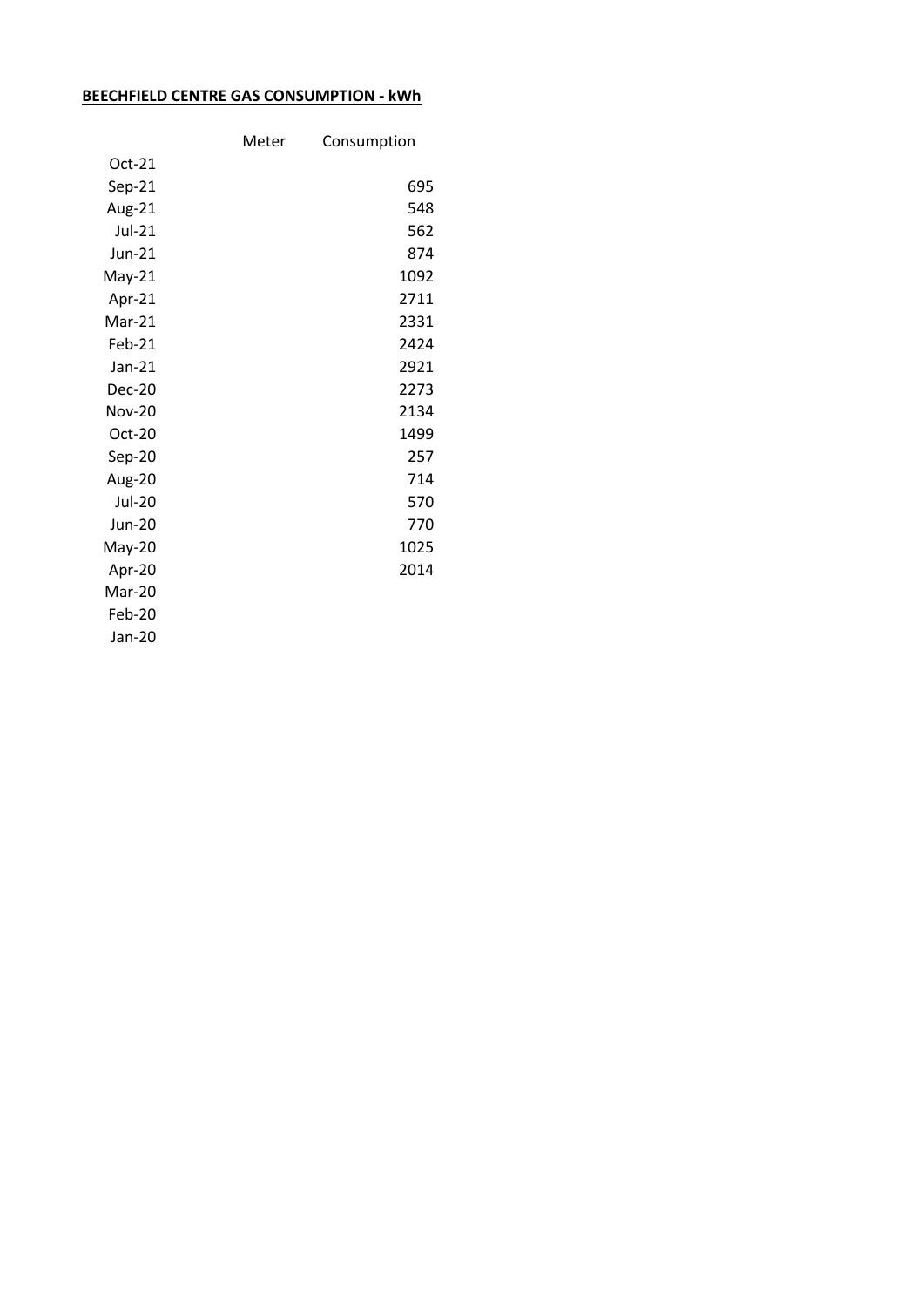#### **TOTAL ENERGY CONSUMPTION (kWh)**

|               | Tews Lane | Beechfield | Pump stn | Seaking | Tews Gas | <b>Beechfield Gas</b> | <b>TOTALS</b> |
|---------------|-----------|------------|----------|---------|----------|-----------------------|---------------|
| Oct-21        | 116       | 559        | 888      |         | 738      |                       | 2301          |
| Sep-21        | 174       | 558        | 933      |         | 616      | 695                   | 2976          |
| Aug-21        | 171       | 516        | 937      |         | 647      | 548                   | 2819          |
| Jul-21        | 228       | 425        | 895      |         | 607      | 562                   | 2717          |
| $Jun-21$      | 190       | 434        | 950      |         | 624      | 874                   | 3072          |
| $May-21$      | 252       | 514        | 1132     |         | 768      | 1092                  | 3758          |
| Apr-21        | 62        | 460        | 681      |         | 790      | 2711                  | 4704          |
| Mar-21        | 87        | 486        | 957      | 239     | 975      | 2331                  | 5075          |
| Feb-21        | 92        | 664        | 969      |         | 1396     | 2424                  | 5545          |
| $Jan-21$      | 97        | 475        | 973      |         | 1593     | 2921                  | 6059          |
| <b>Dec-20</b> | 93        | 371        | 936      |         | 1483     | 2273                  | 5156          |
| <b>Nov-20</b> |           | 485        | 976      |         | 1002     | 2134                  | 4597          |
| Oct-20        |           | 395        | 951      |         | 1012     | 1499                  | 3857          |
| Sep-20        |           | 413        | 986      |         | 614      | 257                   | 2270          |
| Aug-20        |           | 346        | 995      |         | 703      | 714                   | 2758          |
| <b>Jul-20</b> |           | 279        | 973      |         | 625      | 570                   | 2447          |
| <b>Jun-20</b> |           | 233        | 981      |         | 614      | 770                   | 2598          |
| May-20        |           | 199        | 1001     |         | 658      | 1025                  | 2883          |
| Apr-20        |           | 128        | 936      |         | 680      | 2014                  | 3758          |
| Mar-20        |           | 76         |          |         | 743      |                       | 819           |
| Feb-20        |           | 446        |          |         | 943      |                       | 1389          |
| Jan-20        |           | 502        |          |         | 244      |                       | 746           |
| Dec-19        |           |            |          |         |          |                       |               |